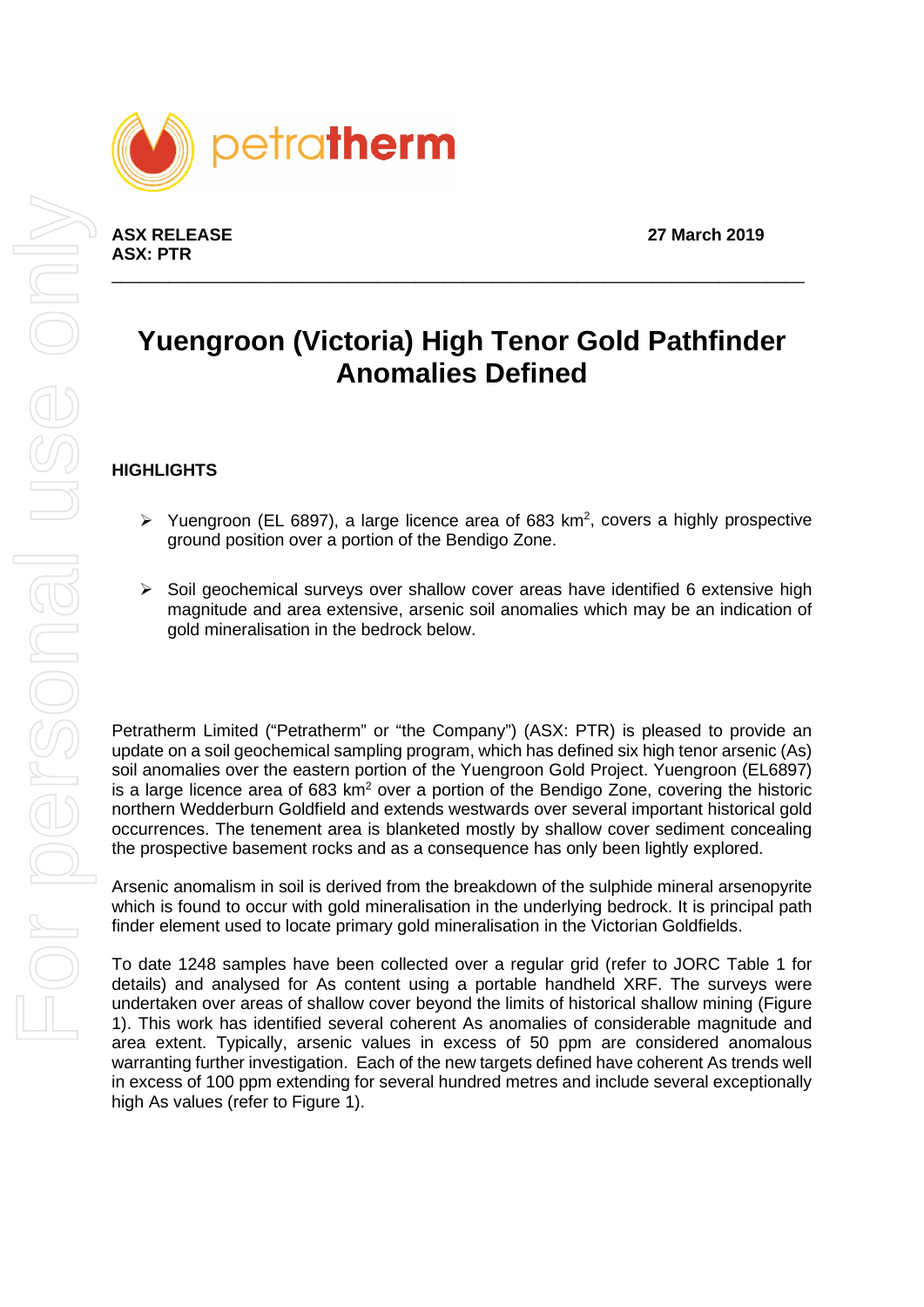

**Figure 1** – EL6897 (Yuengroon) East Location Map, showing the historical Lincoln Reef site and extent and magnitude of newly defined arsenic soil anomalies.

The newly defined prospects are (refer to Figure 1):

- Shellback Prospects The north eastern portion of the survey area has identified 3 prominent As trends and a fourth zone to the South which is a likely extension of this trend (Shellback Extended). The northern prospects trend up to 1 kilometre in length, with strong anomalies at the northern and southern end separated by a saddle (Mosquito Creek) which may be masking the As trend through this middle area. South of these anomalies, the Shellback Extended trend to the south has been identified and records a peak As value of 3089 ppm and may link up to the northern areas through the cover of an unnamed creek.
- On the western side of the survey area two prominent As targets have been identified, and have been termed the Peep O'Day and Lincoln Reef Extension Prospects. The Lincoln/Peep O'Day trend is 1.4 kilometres long. South of this trend the historic Lincoln Reef, line of workings which extend approximately 600 metres in length occur and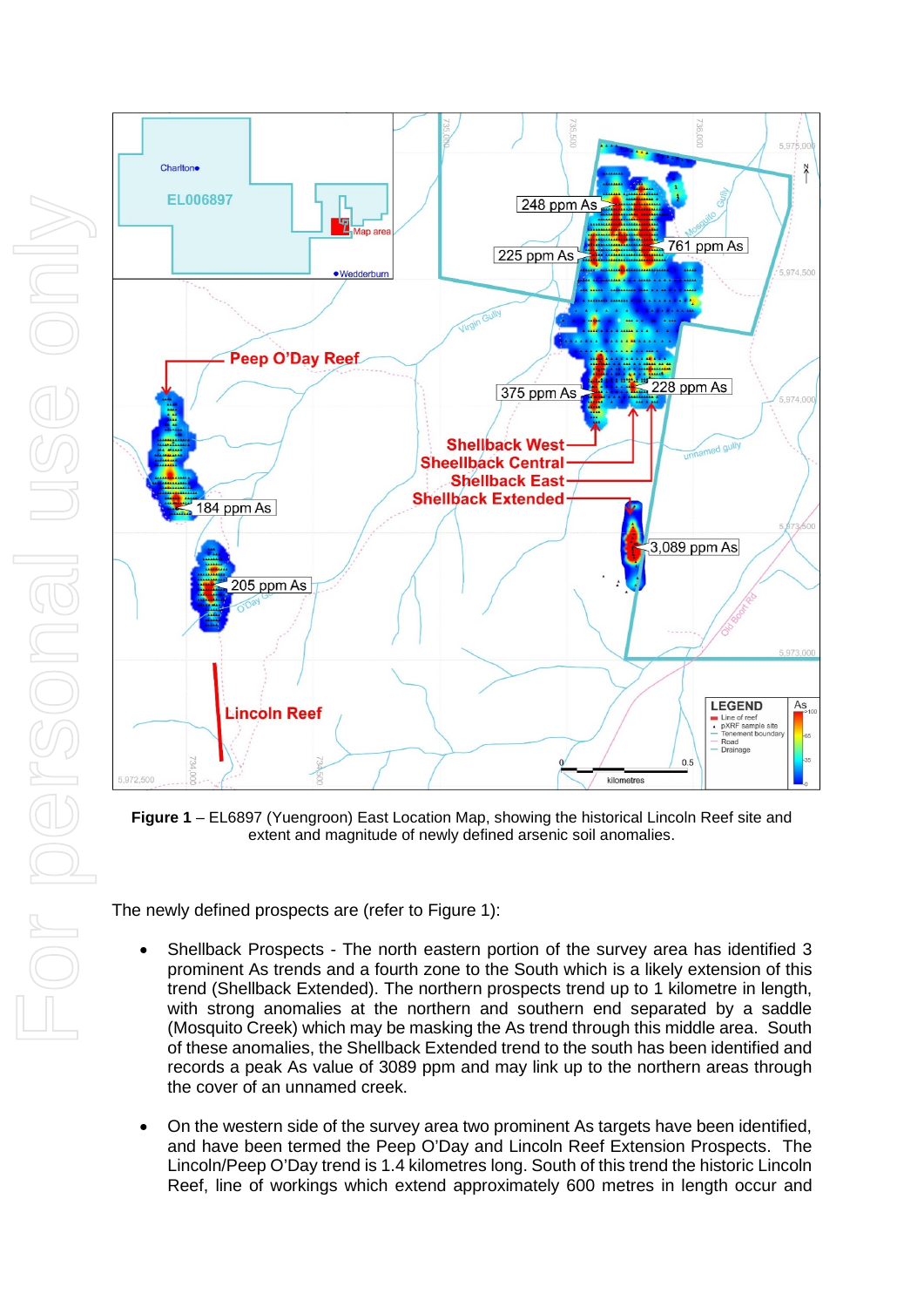comprise a series of shallow shafts sunk to the water table, at about 20 metres depth. The Lincoln line of workings have not undergone any modern systematic exploration and have never been drill tested.

The Company intends to drill test these targets, but at this stage is uncertain of the timing of when this will occur, due to the deeply unfortunate circumstances around the current Coronavirus Pandemic.

*For further information, please contact:* Peter Reid Exploration Manager Tel: (08) 8133 5000

#### This ASX annoucement has been approved by Petratherm's Board of Directors and authorised for release by Petratherm's Chairman Derek Carter

**Competent Persons Statement:** The information in this report that relates to Exploration Targets and Exploration Results is based on information compiled by Mr Peter Reid, who is a Competent Person, and a Member of the Australian Institute of Geoscientists. Mr Reid is not aware of any new information or data that materially affects the historical exploration results included in this report. Mr Reid is an employee of Petratherm Ltd. Mr Reid has sufficient experience that is relevant to the style of mineralisation and type of deposit under consideration and to the activity being undertaken to qualify as a Competent Person as defined in the 2012 Edition of the 'Australasian Code for Reporting of Exploration Results, Mineral Resources and Ore Reserves'. Mr Reid consents to the inclusion in the report of the matters based on his information in the form and context in which it appears.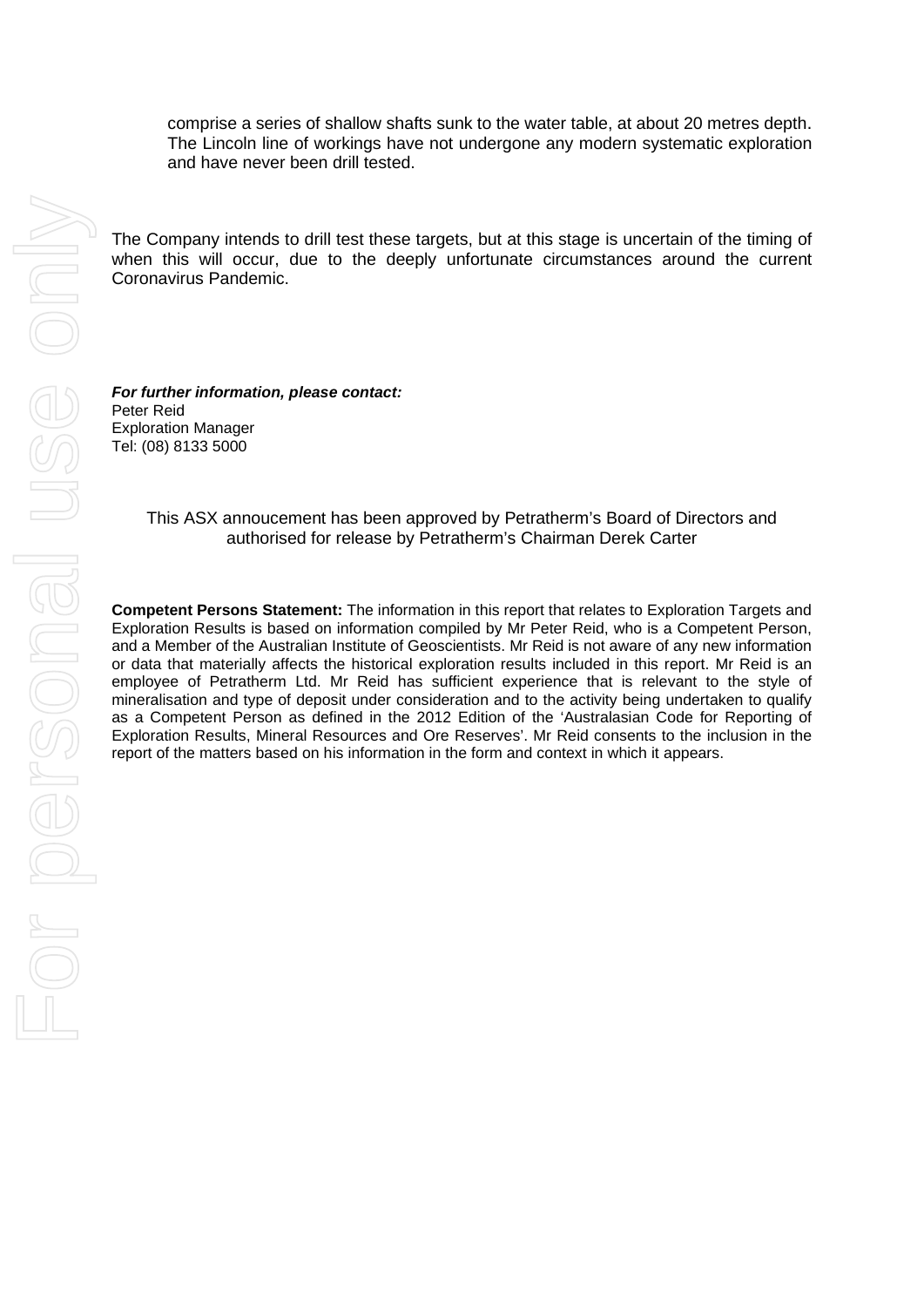# JORC Code, 2012 Edition – Table 1

## Section 1 Sampling Techniques and Data

(Criteria in this section apply to all succeeding sections.)

|  | <b>Criteria</b>                                             | <b>JORC Code explanation</b>                                                                                                                                                                                                                                                                                                                                                                                                                                                                                                                                                                                                                                                                                                                                                                                                                                                                                                                                                                                                                                                                                                               | <b>Commentary</b>                                                                                                                                                                               |
|--|-------------------------------------------------------------|--------------------------------------------------------------------------------------------------------------------------------------------------------------------------------------------------------------------------------------------------------------------------------------------------------------------------------------------------------------------------------------------------------------------------------------------------------------------------------------------------------------------------------------------------------------------------------------------------------------------------------------------------------------------------------------------------------------------------------------------------------------------------------------------------------------------------------------------------------------------------------------------------------------------------------------------------------------------------------------------------------------------------------------------------------------------------------------------------------------------------------------------|-------------------------------------------------------------------------------------------------------------------------------------------------------------------------------------------------|
|  | Sampling<br>techniques                                      | Nature and quality of sampling (eg cut channels,<br>$\bullet$<br>random chips, or specific specialised industry<br>standard measurement tools appropriate to the<br>minerals under investigation, such as down hole<br>gamma sondes, or handheld XRF instruments,<br>etc). These examples should not be taken as<br>limiting the broad meaning of sampling.<br>Include reference to measures taken to ensure<br>sample representivity and the appropriate<br>calibration of any measurement tools or systems<br>used.<br>Aspects of the determination of mineralisation that<br>$\bullet$<br>are Material to the Public Report.<br>In cases where 'industry standard' work has been<br>done this would be relatively simple (eg 'reverse<br>circulation drilling was used to obtain 1 m samples<br>from which 3 kg was pulverised to produce a 30 g<br>charge for fire assay'). In other cases more<br>explanation may be required, such as where there<br>is coarse gold that has inherent sampling<br>problems. Unusual commodities or mineralisation<br>types (eg submarine nodules) may warrant<br>disclosure of detailed information. | pXRF soil samples are<br>collected from the top of the<br>B-Horizon clay interface then<br>anaylsed for As using an<br>portable XRF unit and results<br>reported out as a digital text<br>file. |
|  | Drilling<br>techniques                                      | Drill type (eg core, reverse circulation, open-hole<br>$\bullet$<br>hammer, rotary air blast, auger, Bangka, sonic,<br>etc) and details (eg core diameter, triple or<br>standard tube, depth of diamond tails, face-<br>sampling bit or other type, whether core is<br>oriented and if so, by what method, etc).                                                                                                                                                                                                                                                                                                                                                                                                                                                                                                                                                                                                                                                                                                                                                                                                                           | NA - no drilling conducted.                                                                                                                                                                     |
|  | Drill sample<br>recovery                                    | Method of recording and assessing core and chip<br>$\bullet$<br>sample recoveries and results assessed.<br>Measures taken to maximise sample recovery and<br>$\bullet$<br>ensure representative nature of the samples.<br>Whether a relationship exists between sample<br>$\bullet$<br>recovery and grade and whether sample bias may<br>have occurred due to preferential loss/gain of<br>fine/coarse material.                                                                                                                                                                                                                                                                                                                                                                                                                                                                                                                                                                                                                                                                                                                           | NA - no drilling conducted.                                                                                                                                                                     |
|  | Logging                                                     | Whether core and chip samples have been<br>$\bullet$<br>geologically and geotechnically logged to a level<br>of detail to support appropriate Mineral Resource<br>estimation, mining studies and metallurgical<br>studies.<br>Whether logging is qualitative or quantitative in<br>$\bullet$<br>nature. Core (or costean, channel, etc)<br>photography.<br>The total length and percentage of the relevant<br>intersections logged.                                                                                                                                                                                                                                                                                                                                                                                                                                                                                                                                                                                                                                                                                                        | pXRF soil samples are<br>$\bullet$<br>located by GPS and relevant<br>notes taken including<br>proximity to historical<br>workings.                                                              |
|  | Sub-<br>sampling<br>techniques<br>and sample<br>preparation | If core, whether cut or sawn and whether quarter,<br>half or all core taken.<br>If non-core, whether riffled, tube sampled, rotary<br>$\bullet$<br>split, etc and whether sampled wet or dry.<br>For all sample types, the nature, quality and<br>$\bullet$<br>appropriateness of the sample preparation<br>technique.                                                                                                                                                                                                                                                                                                                                                                                                                                                                                                                                                                                                                                                                                                                                                                                                                     | pXRF analysis was<br>conducted on along lines of<br>reef and along new trends<br>discovered during the<br>exploration process.                                                                  |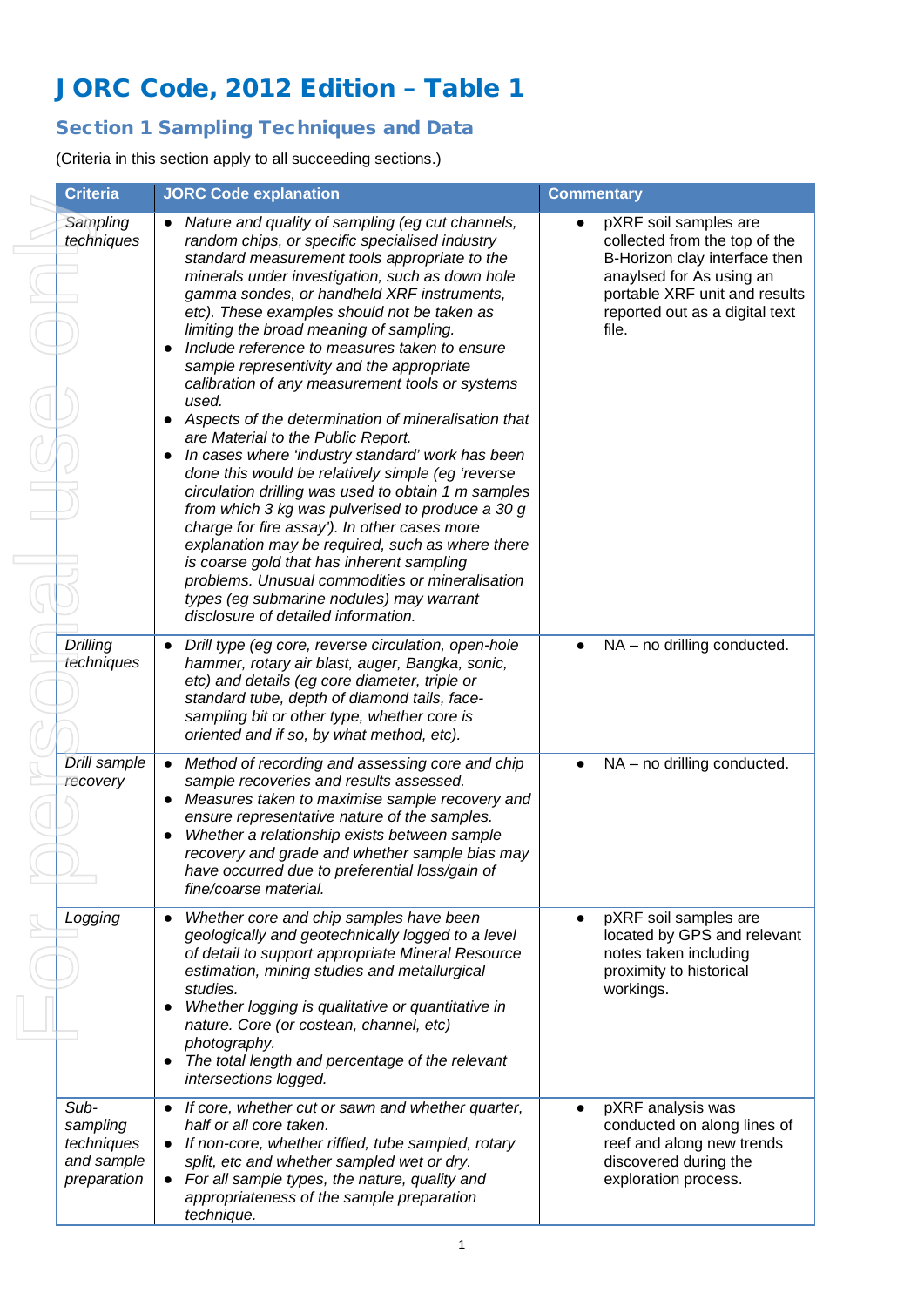|  |                                                        | Quality control procedures adopted for all sub-<br>$\bullet$<br>sampling stages to maximise representivity of<br>samples.<br>Measures taken to ensure that the sampling is<br>$\bullet$<br>representative of the in situ material collected,<br>including for instance results for field<br>duplicate/second-half sampling.<br>Whether sample sizes are appropriate to the grain<br>$\bullet$<br>size of the material being sampled.                                                                                                                                                                                                               | No duplicate samples were<br>collected.<br>The sample analysis<br>technique is appropriate for<br>the style of mineralisation                                                                                                                                                                                                                                                                                                   |
|--|--------------------------------------------------------|----------------------------------------------------------------------------------------------------------------------------------------------------------------------------------------------------------------------------------------------------------------------------------------------------------------------------------------------------------------------------------------------------------------------------------------------------------------------------------------------------------------------------------------------------------------------------------------------------------------------------------------------------|---------------------------------------------------------------------------------------------------------------------------------------------------------------------------------------------------------------------------------------------------------------------------------------------------------------------------------------------------------------------------------------------------------------------------------|
|  | Quality of<br>assay data<br>and<br>laboratory<br>tests | The nature, quality and appropriateness of the<br>$\bullet$<br>assaying and laboratory procedures used and<br>whether the technique is considered partial or<br>total.<br>For geophysical tools, spectrometers, handheld<br>XRF instruments, etc, the parameters used in<br>determining the analysis including instrument<br>make and model, reading times, calibrations<br>factors applied and their derivation, etc.<br>Nature of quality control procedures adopted (eg<br>standards, blanks, duplicates, external laboratory<br>checks) and whether acceptable levels of<br>accuracy (ie lack of bias) and precision have been<br>established. | The pXRF analytical<br>$\bullet$<br>procedures are appropriate<br>for the style of mineralisation.<br>pXRF soil geochemistry<br>surveys aim to locate zones<br>of anomalous proxy<br>elements for gold to highlight<br>areas suitable for future<br>mapping, sampling and<br>drilling.                                                                                                                                          |
|  | Verification<br>of sampling<br>and<br>assaying         | The verification of significant intersections by<br>$\bullet$<br>either independent or alternative company<br>personnel.<br>The use of twinned holes.<br>Documentation of primary data, data entry<br>procedures, data verification, data storage<br>(physical and electronic) protocols.<br>Discuss any adjustment to assay data.                                                                                                                                                                                                                                                                                                                 | All field data are imported<br>$\bullet$<br>and stored in a database.<br>Primary field data was<br>collected using a hand-held<br>GPS.<br>No adjustments have been<br>made to any pXRF data<br>contained in this report.                                                                                                                                                                                                        |
|  | <b>Location of</b><br>data points                      | Accuracy and quality of surveys used to locate<br>$\bullet$<br>drill holes (collar and down-hole surveys),<br>trenches, mine workings and other locations used<br>in Mineral Resource estimation.<br>Specification of the grid system used.<br>Quality and adequacy of topographic control.                                                                                                                                                                                                                                                                                                                                                        | All location coordinates are<br>measured using handheld<br>GPS.<br>Accuracy is variable but<br>maintained <5m during pXRF<br>analysis process.<br>The grid system used is GDA<br>MGA 94 Z54.                                                                                                                                                                                                                                    |
|  | Data<br>spacing<br>and<br>distribution                 | Data spacing for reporting of Exploration Results.<br>Whether the data spacing and distribution is<br>sufficient to establish the degree of geological and<br>grade continuity appropriate for the Mineral<br>Resource and Ore Reserve estimation<br>procedure(s) and classifications applied.<br>Whether sample compositing has been applied.                                                                                                                                                                                                                                                                                                     | Sample lines are 20 to 40<br>$\bullet$<br>metres apart with samples<br>10 m apart along lines.<br>Sampling has been done<br>along four main trends. Line<br>length varies from 150<br>metres along the Shellback<br>Extended line to 1.4<br>kilometres along the Peep<br>O'Day - Lincoln line.<br>A total of 1248 samples were<br>analysed.<br>PXRF results are used for<br>geochemical studies only<br>and are not composited. |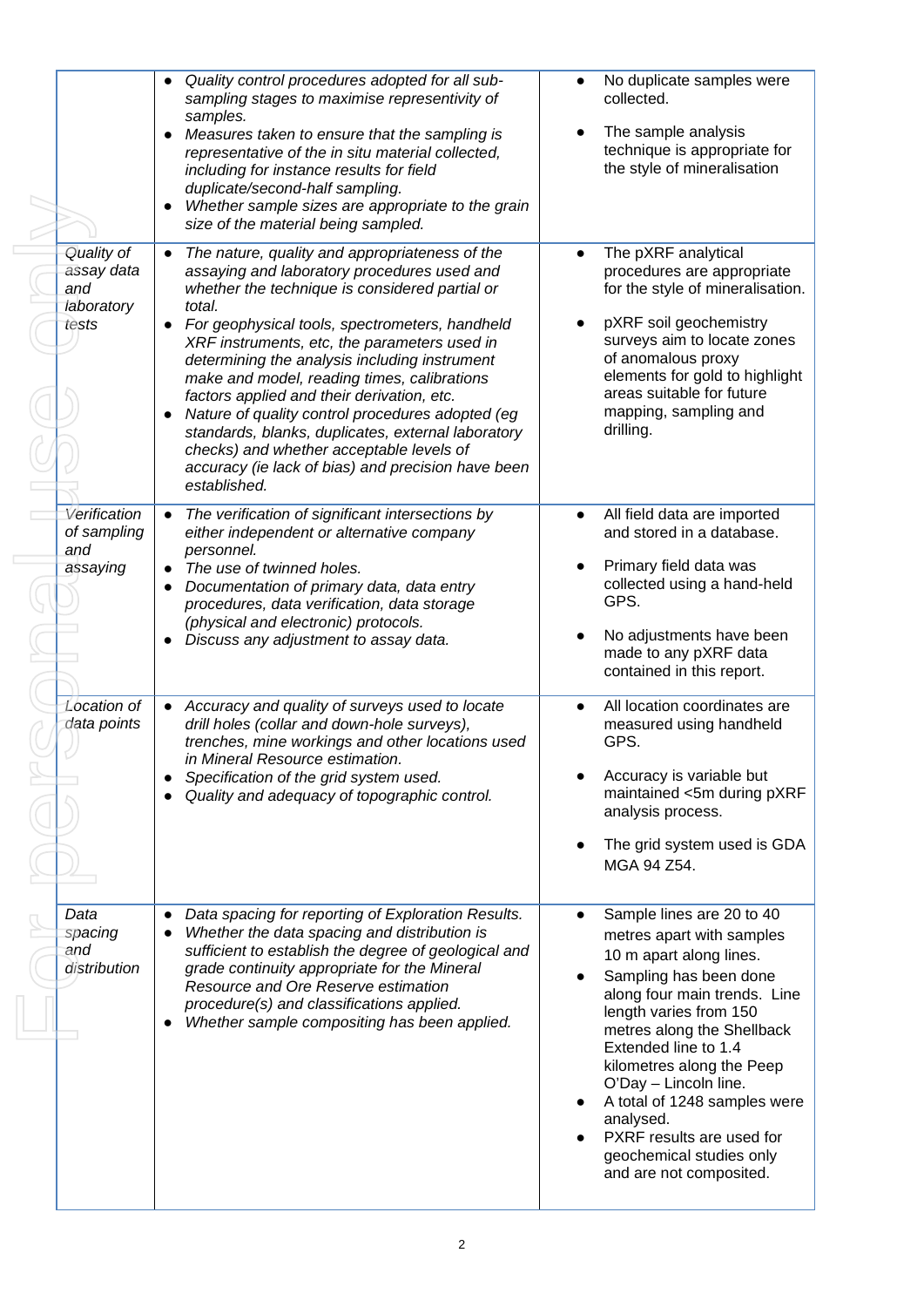|  | Orientation<br>of data in<br>relation to<br>geological<br>structure | Whether the orientation of sampling achieves<br>$\bullet$<br>unbiased sampling of possible structures and the<br>extent to which this is known, considering the<br>deposit type.<br>If the relationship between the drilling orientation<br>$\bullet$<br>and the orientation of key mineralised structures is<br>considered to have introduced a sampling bias,<br>this should be assessed and reported if material. | The sampling follows<br>extensions four main lines,<br>with historical workings only<br>identified on Peep O'Day,<br><b>Lincoln and Shellback West</b><br>lines.<br>No significant sample bias is<br>considered to be introduced<br>because of the orientation of<br>the sample lines. |
|--|---------------------------------------------------------------------|----------------------------------------------------------------------------------------------------------------------------------------------------------------------------------------------------------------------------------------------------------------------------------------------------------------------------------------------------------------------------------------------------------------------|----------------------------------------------------------------------------------------------------------------------------------------------------------------------------------------------------------------------------------------------------------------------------------------|
|  | Sample<br>security                                                  | The measures taken to ensure sample security.<br>$\bullet$                                                                                                                                                                                                                                                                                                                                                           | No samples were submitted<br>for analysis.                                                                                                                                                                                                                                             |
|  | Audits or<br>reviews                                                | The results of any audits or reviews of sampling<br>$\bullet$<br>techniques and data.                                                                                                                                                                                                                                                                                                                                | The data are validated when<br>loaded into the database.<br>No formal external audit has<br>been conducted.                                                                                                                                                                            |
|  |                                                                     |                                                                                                                                                                                                                                                                                                                                                                                                                      |                                                                                                                                                                                                                                                                                        |

## **Section 2 Reporting of Exploration Results**

 $\overline{\phantom{a}}$ 

|  |                                                  | this should be assessed and reported if material.                                                                                                                                                                                                                                                                                                                                                                                                                                                                                                                                      | considered to be introduced<br>because of the orientation of<br>the sample lines.                                                                                                                                                                       |
|--|--------------------------------------------------|----------------------------------------------------------------------------------------------------------------------------------------------------------------------------------------------------------------------------------------------------------------------------------------------------------------------------------------------------------------------------------------------------------------------------------------------------------------------------------------------------------------------------------------------------------------------------------------|---------------------------------------------------------------------------------------------------------------------------------------------------------------------------------------------------------------------------------------------------------|
|  | Sample<br>security                               | The measures taken to ensure sample security.                                                                                                                                                                                                                                                                                                                                                                                                                                                                                                                                          | No samples were submitted<br>for analysis.                                                                                                                                                                                                              |
|  | <b>Audits or</b><br>reviews                      | The results of any audits or reviews of sampling<br>techniques and data.                                                                                                                                                                                                                                                                                                                                                                                                                                                                                                               | The data are validated when<br>loaded into the database.<br>No formal external audit has<br>been conducted.                                                                                                                                             |
|  |                                                  | <b>Section 2 Reporting of Exploration Results</b><br>(Criteria listed in the preceding section also apply to this section.)                                                                                                                                                                                                                                                                                                                                                                                                                                                            |                                                                                                                                                                                                                                                         |
|  | <b>Criteria</b>                                  | <b>JORC Code explanation</b>                                                                                                                                                                                                                                                                                                                                                                                                                                                                                                                                                           | <b>Commentary</b>                                                                                                                                                                                                                                       |
|  | Mineral<br>tenement and<br>land tenure<br>status | Type, reference name/number, location and<br>$\bullet$<br>ownership including agreements or material<br>issues with third parties such as joint ventures,<br>partnerships, overriding royalties, native title<br>interests, historical sites, wilderness or national<br>park and environmental settings.<br>The security of the tenure held at the time of<br>$\bullet$<br>reporting along with any known impediments to<br>obtaining a licence to operate in the area.                                                                                                                | The project area is within the<br>vicinity of Wedderburn, Victoria<br>and located on EL6897 which is<br>100% owned by Petratherm Ltd.<br>Sampling activities were<br>$\bullet$<br>conducted.                                                            |
|  | Exploration<br>done by other<br>parties          | Acknowledgment and appraisal of exploration<br>$\bullet$<br>by other parties.                                                                                                                                                                                                                                                                                                                                                                                                                                                                                                          | A search of open file reporting<br>indicates no other historical<br>drilling, geochemical sampling or<br>geophysical surveying has<br>occurred in the area of the current<br>soil surveys. Historical, gold<br>prospecting has occurred in the<br>area. |
|  | Geology                                          | Deposit type, geological setting and style of<br>$\bullet$<br>mineralisation.                                                                                                                                                                                                                                                                                                                                                                                                                                                                                                          | The host rocks are marine<br>sandstones and shales. Gold is<br>hosted associated with quartz<br>veining along several reefs.                                                                                                                            |
|  | Drill hole<br>Information                        | A summary of all information material to the<br>$\bullet$<br>understanding of the exploration results<br>including a tabulation of the following<br>information for all Material drill holes:<br>easting and northing of the drill hole collar<br>$\circ$<br>o elevation or RL (Reduced Level - elevation<br>above sea level in metres) of the drill hole<br>collar<br>o dip and azimuth of the hole<br>o down hole length and interception depth<br>hole length.<br>$\circ$<br>If the exclusion of this information is justified on<br>the basis that the information is not Material | NA - no drilling conducted.                                                                                                                                                                                                                             |